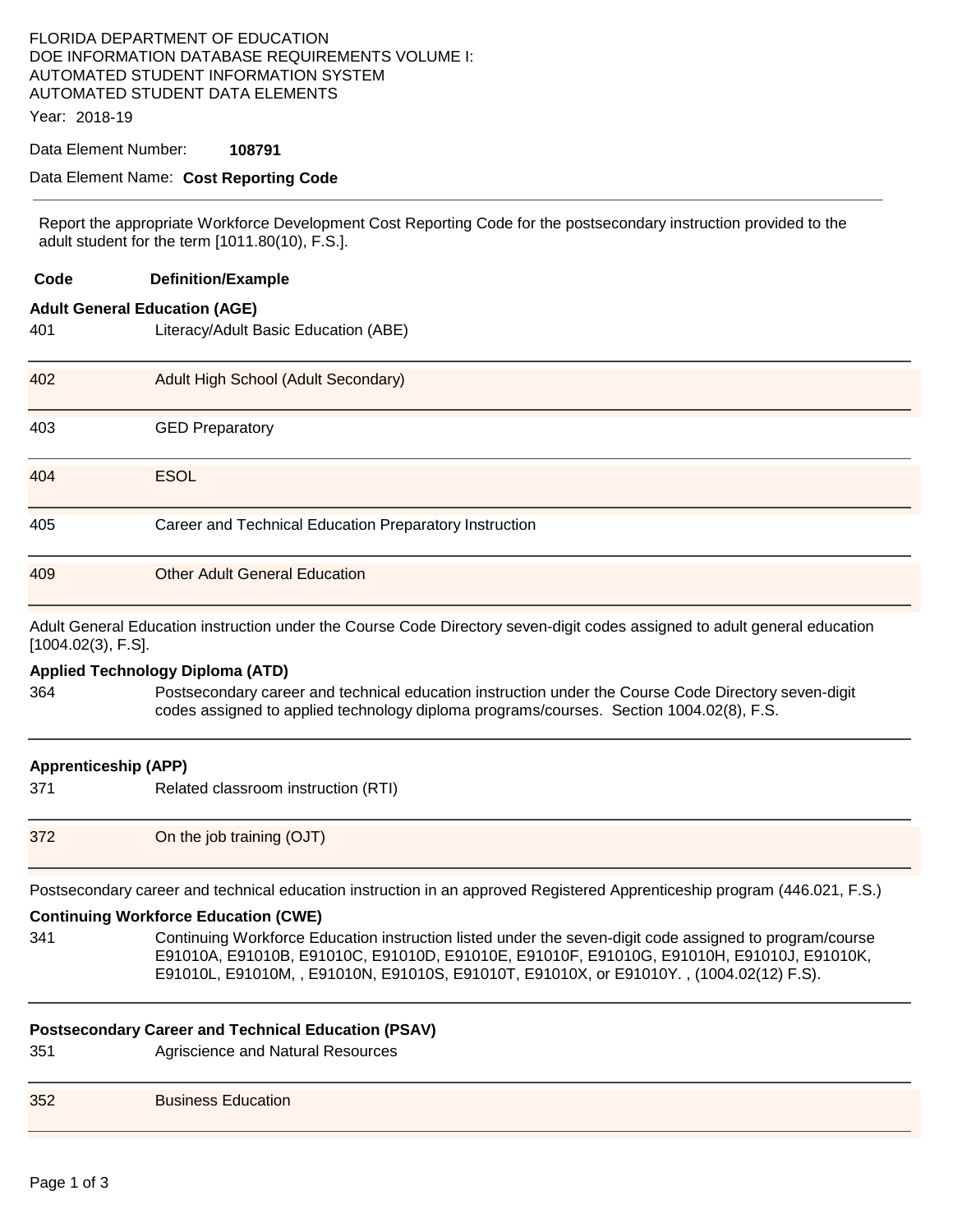#### Data Element Number: **108791**

## Data Element Name: **Cost Reporting Code**

| 353 | Family and Consumer Science |
|-----|-----------------------------|
| 354 | <b>Health Science</b>       |
| 355 | Industrial                  |
| 356 | Marketing (Distributive)    |
| 357 | <b>Public Service</b>       |
| 359 | Other CTE                   |

| Length:                 | 3            |
|-------------------------|--------------|
| Data Type:              | Alphanumeric |
| Year Implemented:       | 9899         |
| <b>State Standard:</b>  | N٥           |
| Use Types:              |              |
| State Reporting:        | Yes          |
| Local Accountability:   | Yes          |
| FASTFR·                 | N٥           |
| Migrant Tracking:       | N٥           |
| <b>Required Grades:</b> | Adult        |

## **Programs Required:**

Workforce Development

## **Formats Required:**

WDIS Adult General Education Student Course DB9 48x WDIS Career and Technical Education Student Course Schedule DB9 47x

## **Surveys Required:**

Survey F Yes

- Survey W Yes
- Survey S Yes
- Survey G Yes
- Survey X Yes

## **Appendixes:**

None